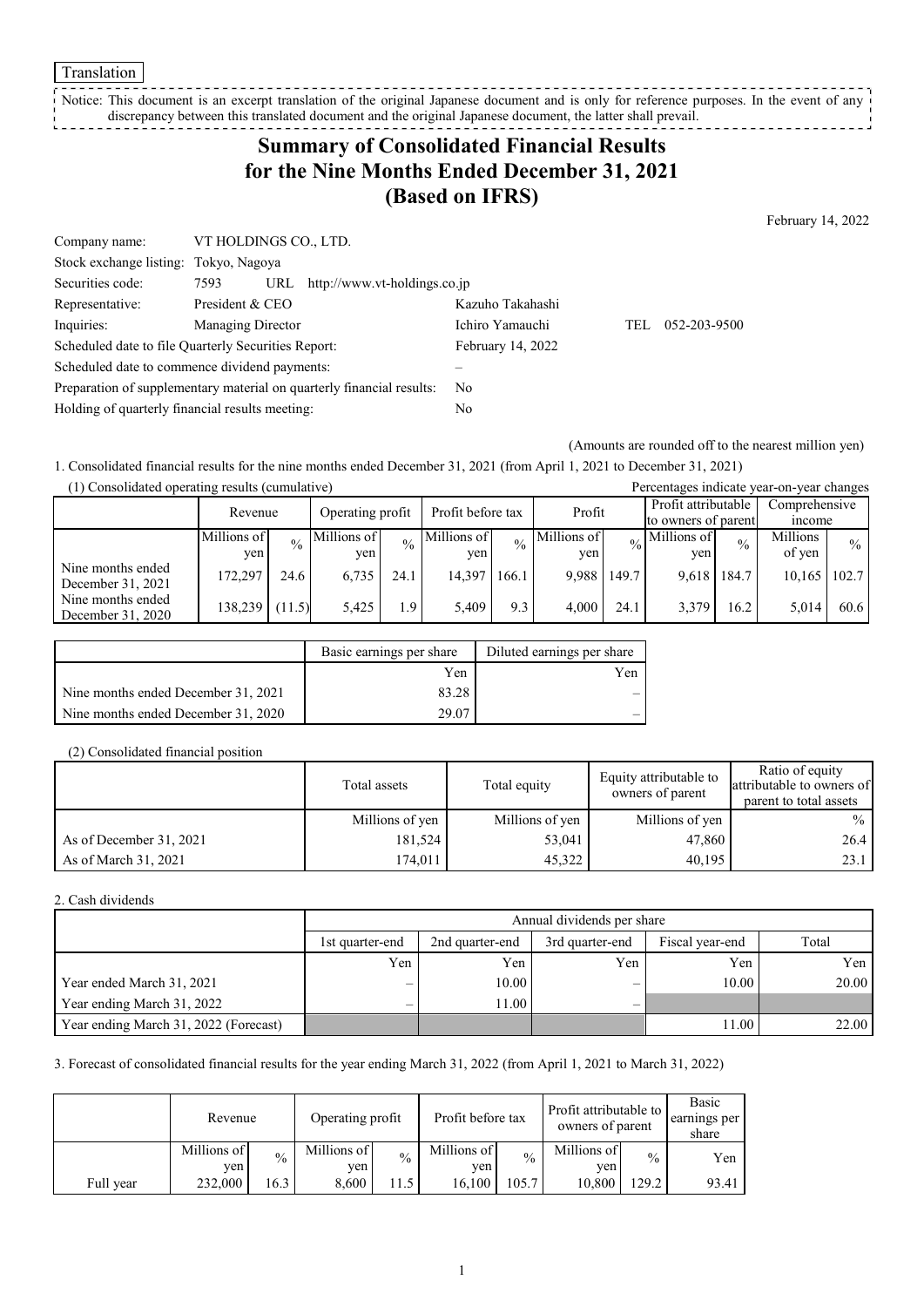### 4. Notes

| (1) Changes in significant subsidiaries during the nine months ended December 31, 2021<br>(changes in specified subsidiaries resulting in the change in scope of consolidation): | <b>Yes</b> |
|----------------------------------------------------------------------------------------------------------------------------------------------------------------------------------|------------|
| (2) Changes in accounting policies and changes in accounting estimates                                                                                                           |            |
| Changes in accounting policies required by IFRS:                                                                                                                                 | No         |
| Changes in accounting policies due to other reasons:                                                                                                                             | No         |
| Changes in accounting estimates:                                                                                                                                                 | No         |
| (3) Number of issued shares (ordinary shares)                                                                                                                                    |            |

Total number of issued shares at end of period (including treasury shares)

|                                                                                           | As of December 31, 2021                    |  |  | 119,381,034 shares   As of March 31, 2021                |  | 119,381,034 shares |
|-------------------------------------------------------------------------------------------|--------------------------------------------|--|--|----------------------------------------------------------|--|--------------------|
|                                                                                           | Number of treasury shares at end of period |  |  |                                                          |  |                    |
|                                                                                           | As of December $31, 2021$                  |  |  | 3,393,364 shares   As of March 31, 2021                  |  | 4,026,580 shares   |
| Average number of shares during period (cumulative from the beginning of the fiscal year) |                                            |  |  |                                                          |  |                    |
|                                                                                           | Nine months ended December 31, 2021        |  |  | 115,494,913 shares   Nine months ended December 31, 2020 |  | 116,231,763 shares |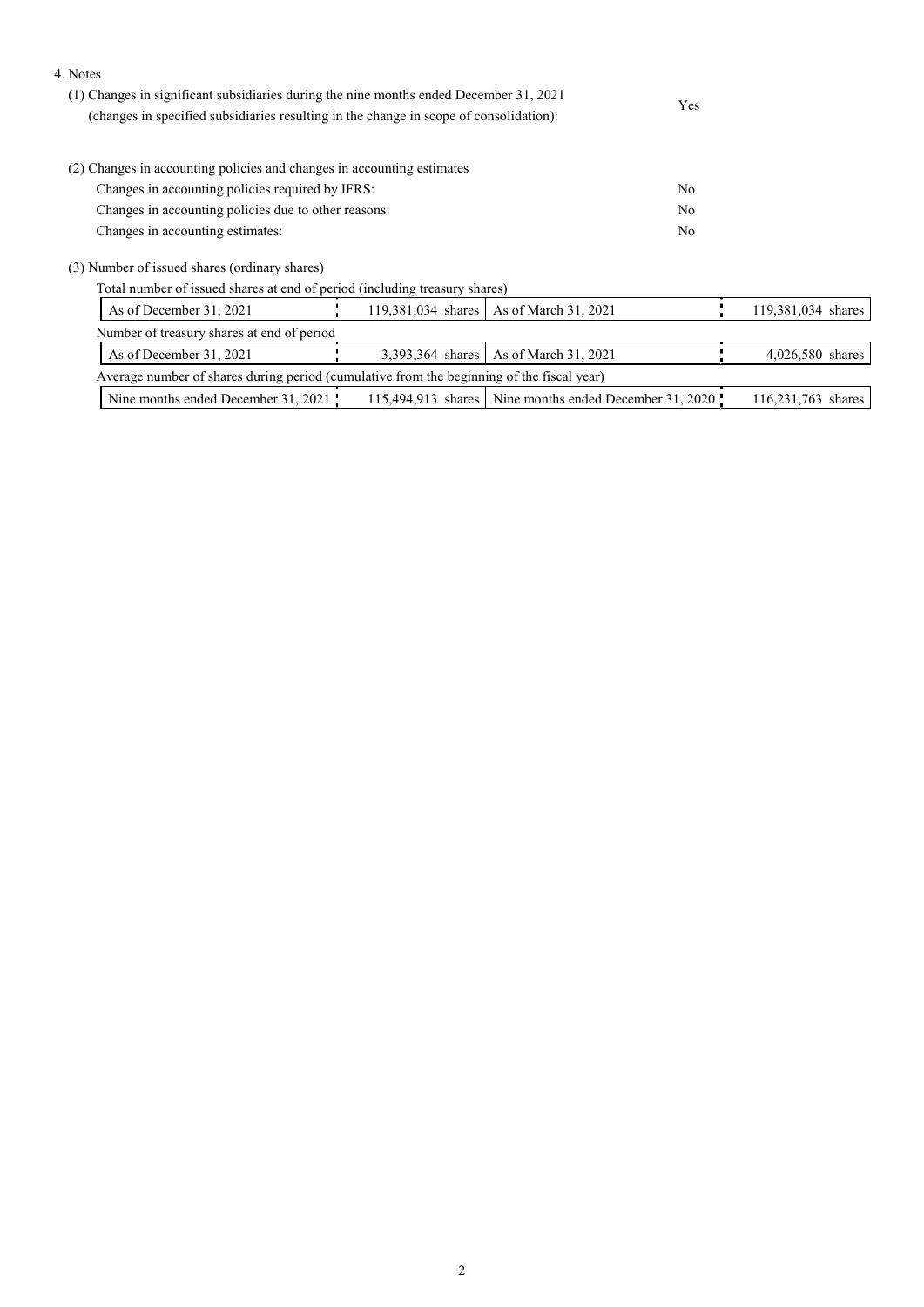### **Condensed quarterly consolidated financial statements Condensed quarterly consolidated statement of financial position**

|                                               | As of March 31, 2021 | As of December 31, 2021 |
|-----------------------------------------------|----------------------|-------------------------|
|                                               | Millions of yen      | Millions of yen         |
| Assets                                        |                      |                         |
| Current assets                                |                      |                         |
| Cash and cash equivalents                     | 9,195                | 11,273                  |
| Trade and other receivables                   | 16,660               | 16,935                  |
| Other financial assets                        | 137                  | 100                     |
| Inventories                                   | 42,475               | 37,772                  |
| Other current assets                          | 4,781                | 4,294                   |
| Total current assets                          | 73,247               | 70,374                  |
| Non-current assets                            |                      |                         |
| Property, plant and equipment                 | 62,833               | 66,005                  |
| Goodwill                                      | 12,684               | 13,353                  |
| Intangible assets                             | 956                  | 1,099                   |
| Investment property                           | 6,616                | 7,233                   |
| Investments accounted for using equity method | 8,674                | 4,232                   |
| Other financial assets                        | 7,699                | 18,155                  |
| Deferred tax assets                           | 1,184                | 970                     |
| Other non-current assets                      | 116                  | 101                     |
| Total non-current assets                      | 100,763              | 111,150                 |
| Total assets                                  | 174,011              | 181,524                 |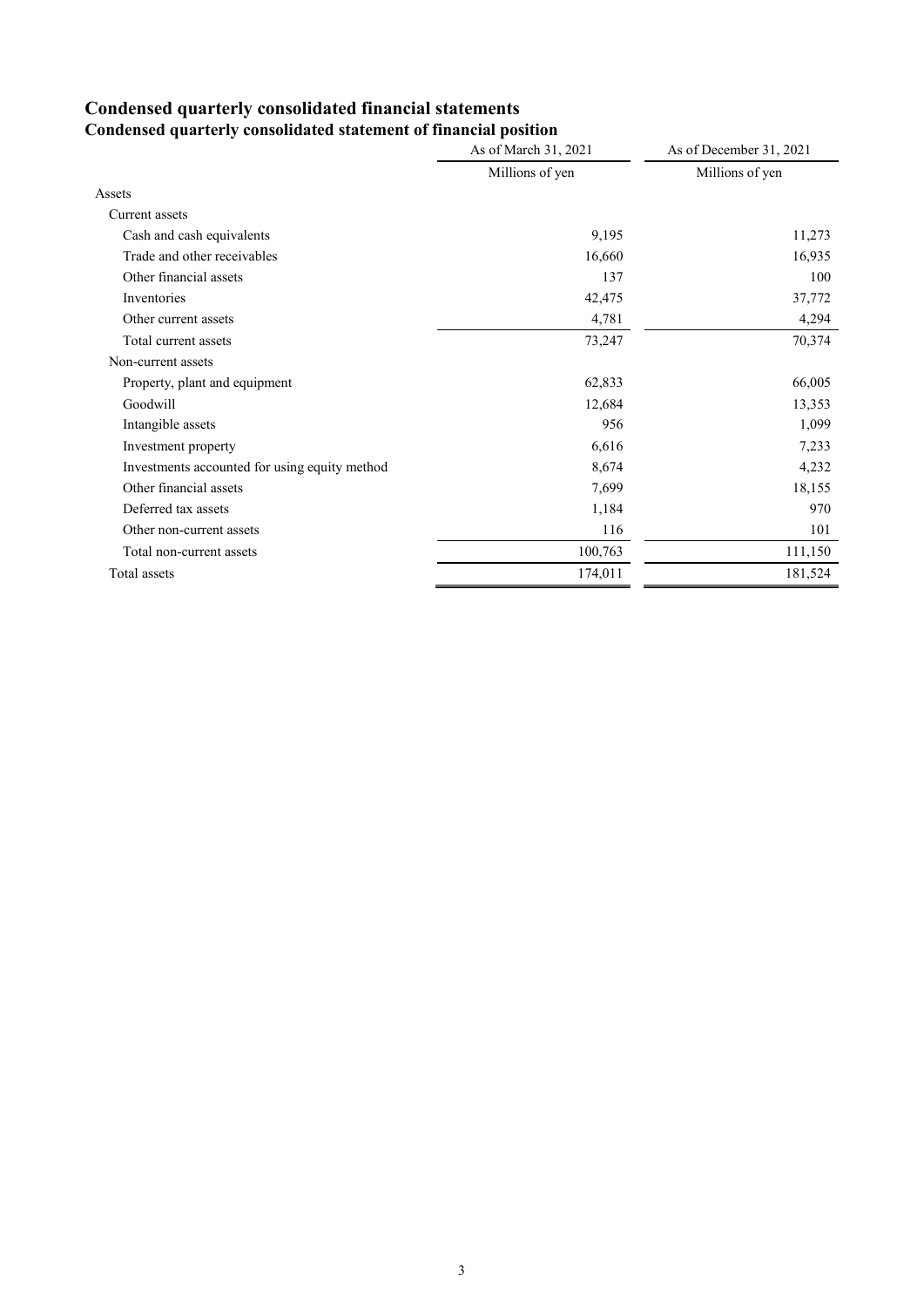|                                               | As of March 31, 2021 | As of December 31, 2021 |  |
|-----------------------------------------------|----------------------|-------------------------|--|
|                                               | Millions of yen      | Millions of yen         |  |
| Liabilities and equity                        |                      |                         |  |
| Liabilities                                   |                      |                         |  |
| <b>Current</b> liabilities                    |                      |                         |  |
| Bonds and borrowings                          | 23,738               | 33,241                  |  |
| Trade and other payables                      | 38,220               | 28,485                  |  |
| Other financial liabilities                   | 6,125                | 6,117                   |  |
| Income taxes payable                          | 1,191                | 1,093                   |  |
| Contract liabilities                          | 13,585               | 11,392                  |  |
| Other current liabilities                     | 2,717                | 2,805                   |  |
| Total current liabilities                     | 85,577               | 83,132                  |  |
| Non-current liabilities                       |                      |                         |  |
| Bonds and borrowings                          | 20,688               | 20,499                  |  |
| Other financial liabilities                   | 18,314               | 18,537                  |  |
| Provisions                                    | 551                  | 580                     |  |
| Deferred tax liabilities                      | 1,749                | 3,709                   |  |
| Other non-current liabilities                 | 1,809                | 2,027                   |  |
| Total non-current liabilities                 | 43,111               | 45,351                  |  |
| <b>Total liabilities</b>                      | 128,689              | 128,483                 |  |
| Equity                                        |                      |                         |  |
| Share capital                                 | 4,297                | 4,297                   |  |
| Capital surplus                               | 2,842                | 2,975                   |  |
| Treasury shares                               | (1,028)              | (866)                   |  |
| Other components of equity                    | 874                  | 977                     |  |
| Retained earnings                             | 33,210               | 40,477                  |  |
| Total equity attributable to owners of parent | 40,195               | 47,860                  |  |
| Non-controlling interests                     | 5,127                | 5,181                   |  |
| Total equity                                  | 45,322               | 53,041                  |  |
| Total liabilities and equity                  | 174,011              | 181,524                 |  |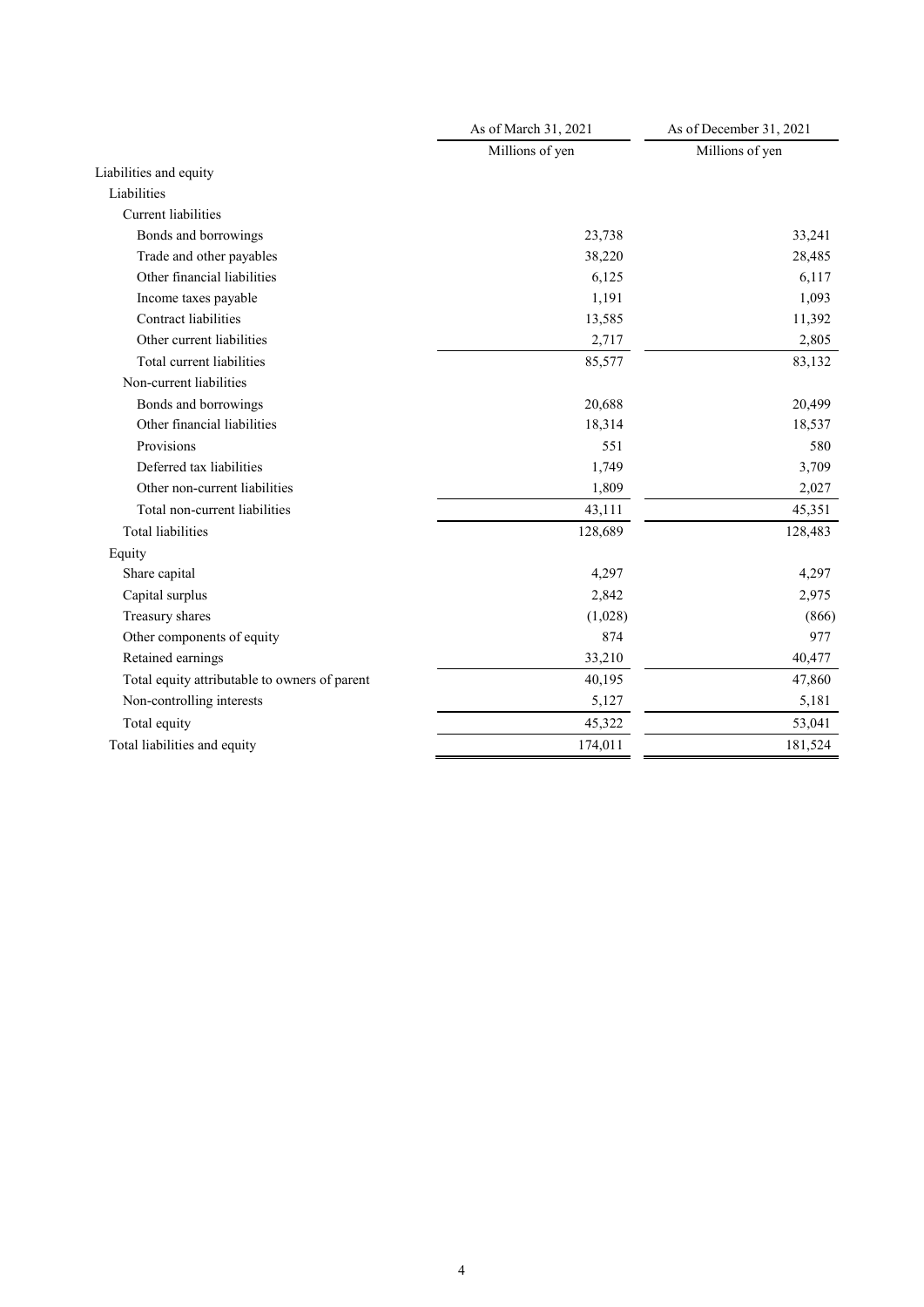### **Condensed quarterly consolidated statements of income and condensed quarterly consolidated statements of comprehensive income**

**Condensed quarterly consolidated statements of income**

|                                                           | Nine months ended | Nine months ended |
|-----------------------------------------------------------|-------------------|-------------------|
|                                                           | December 31, 2020 | December 31, 2021 |
|                                                           | Millions of yen   | Millions of yen   |
| Revenue                                                   | 138,239           | 172,297           |
| Cost of sales                                             | 115,500           | 143,865           |
| Gross profit                                              | 22,739            | 28,432            |
| Selling, general and administrative expenses              | 19,515            | 21,889            |
| Other income                                              | 2,282             | 392               |
| Other expenses                                            | 80                | 199               |
| Operating profit                                          | 5,425             | 6,735             |
| Finance income                                            | 217               | 207               |
| Finance costs                                             | 596               | 548               |
| Share of profit of investments accounted for using equity | 363               | 185               |
| method                                                    |                   |                   |
| Other non-operating income and expenses                   |                   | 7,817             |
| Profit before tax                                         | 5,409             | 14,397            |
| Income tax expense                                        | 1,409             | 4,408             |
| Profit                                                    | 4,000             | 9,988             |
| Profit attributable to                                    |                   |                   |
| Owners of parent                                          | 3,379             | 9,618             |
| Non-controlling interests                                 | 621               | 370               |
| Profit                                                    | 4,000             | 9,988             |
| Earnings per share                                        |                   |                   |
| Basic earnings per share                                  | 29.07             | 83.28             |
| Diluted earnings per share                                |                   |                   |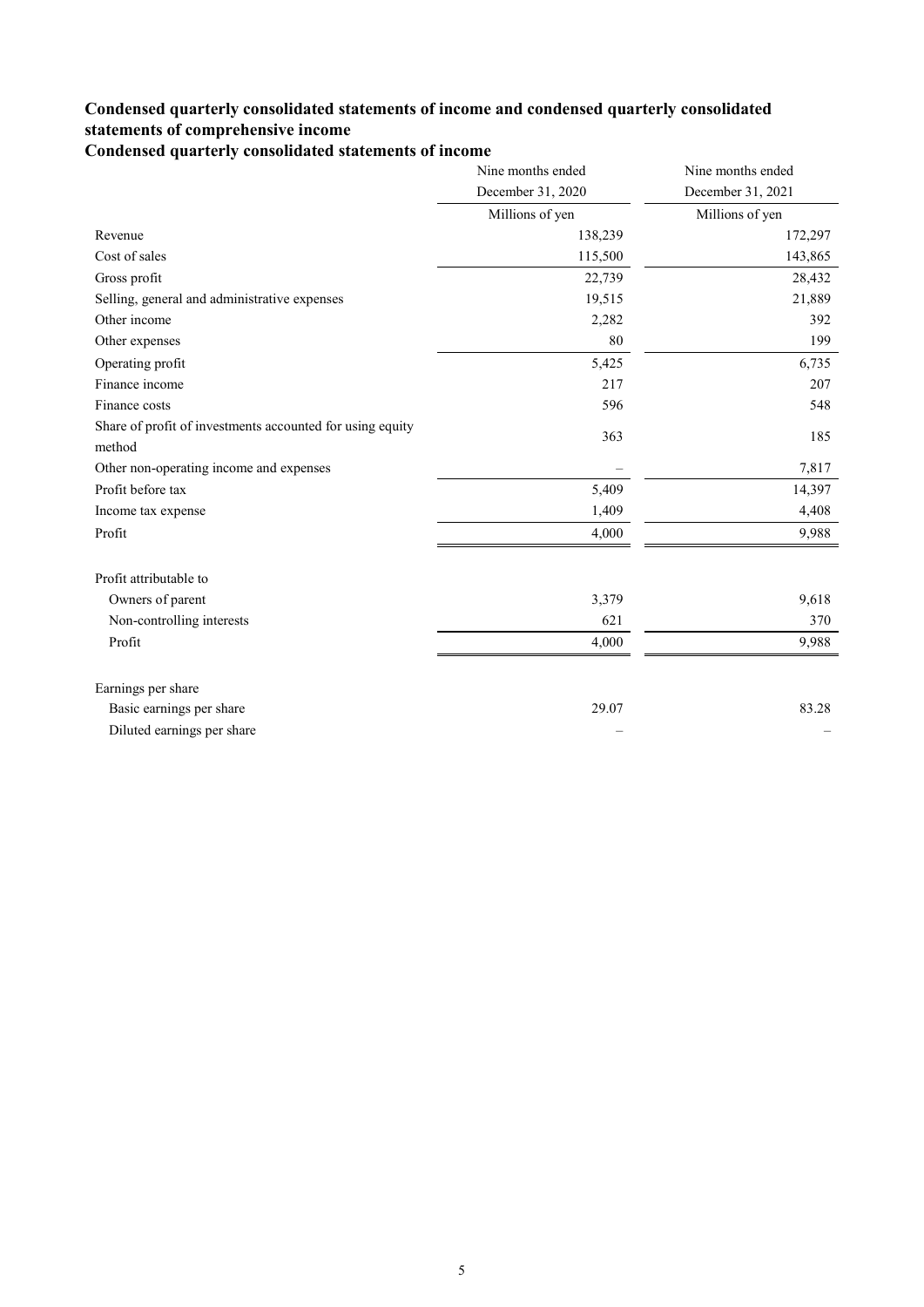## **Condensed quarterly consolidated statements of comprehensive income**

|                                                                                         | Nine months ended | Nine months ended |
|-----------------------------------------------------------------------------------------|-------------------|-------------------|
|                                                                                         | December 31, 2020 | December 31, 2021 |
|                                                                                         | Millions of yen   | Millions of yen   |
| Profit                                                                                  | 4,000             | 9,988             |
| Other comprehensive income                                                              |                   |                   |
| Items that will not be reclassified to profit or loss                                   |                   |                   |
| Net change in fair value of equity instruments                                          |                   |                   |
| designated as measured at fair value through other<br>comprehensive income              | 482               | 73                |
| Share of other comprehensive income of investments<br>accounted for using equity method | 10                | (1)               |
| Total of items that will not be reclassified to profit or                               | 492               | 72                |
| loss                                                                                    |                   |                   |
| Items that may be reclassified to profit or loss                                        |                   |                   |
| Exchange differences on translation of foreign<br>operations                            | 533               | 110               |
| Share of other comprehensive income of investments<br>accounted for using equity method | (11)              | (6)               |
| Total of items that may be reclassified to profit or loss                               | 522               | 104               |
| Other comprehensive income                                                              | 1,014             | 177               |
| Comprehensive income                                                                    | 5,014             | 10,165            |
| Comprehensive income attributable to                                                    |                   |                   |
| Owners of parent                                                                        | 4,364             | 9,794             |
| Non-controlling interests                                                               | 650               | 371               |
| Comprehensive income                                                                    | 5,014             | 10,165            |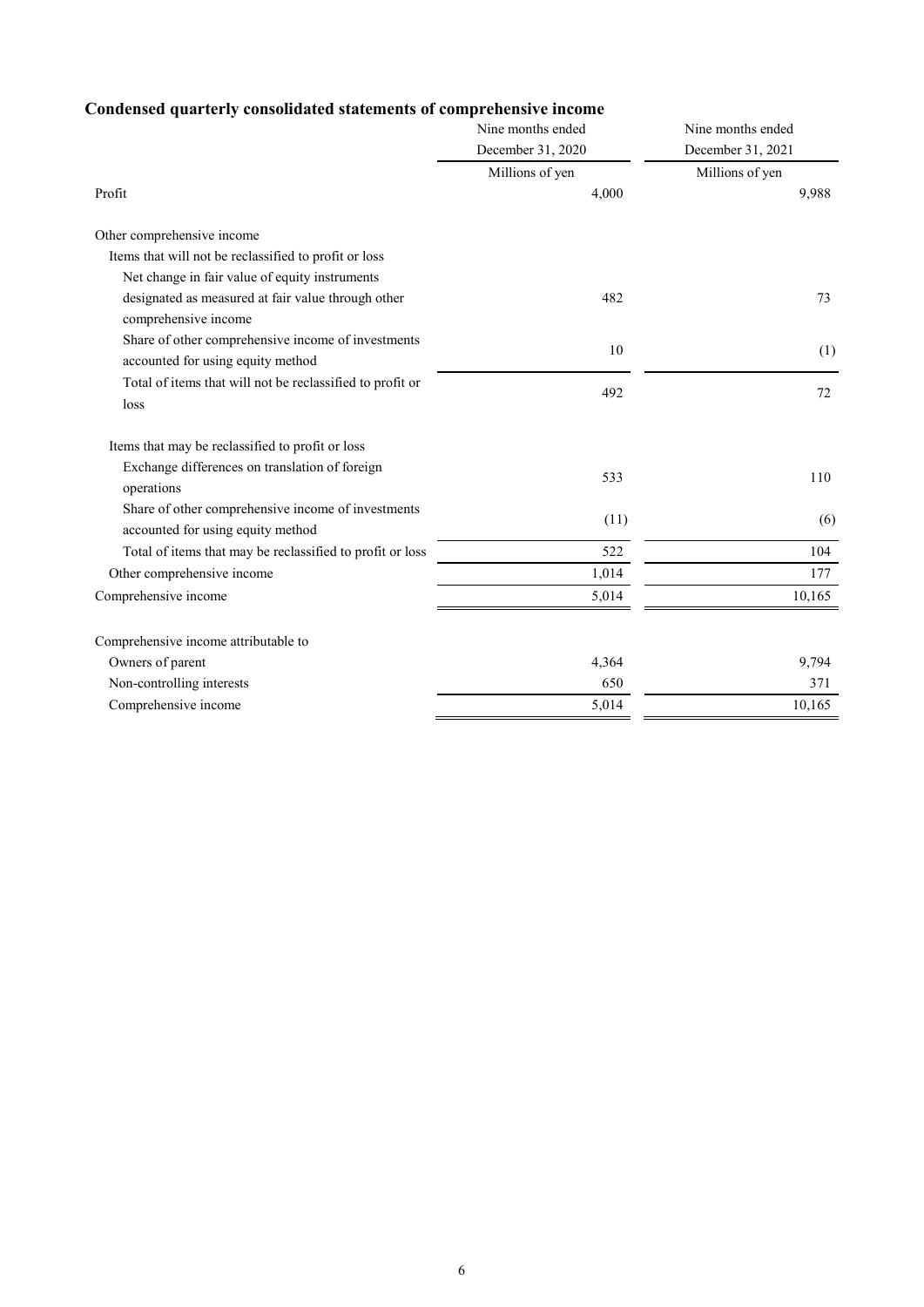### **Condensed quarterly consolidated statement of changes in equity**

Nine months ended December 31, 2020 (from April 1, 2020 to December 31, 2020)

 Equity attributable to owners of parent Share capital Capital surplus Treasury shares Other components of equity Exchange differences on translation of foreign operations acquisition Millions of yen Millions of yen Millions of yen Millions of yen Millions of yen Profit **Profit** 

| Balance at April 1, 2020               | 4,297                                                                                     | 2,847           | (272)                                   | (283)           | 137                          |                 |
|----------------------------------------|-------------------------------------------------------------------------------------------|-----------------|-----------------------------------------|-----------------|------------------------------|-----------------|
| Profit                                 |                                                                                           |                 |                                         |                 |                              |                 |
| Other comprehensive income             |                                                                                           |                 |                                         | 497             |                              |                 |
| Comprehensive income                   |                                                                                           |                 |                                         | 497             |                              |                 |
| Purchase of treasury shares            |                                                                                           |                 | (755)                                   |                 |                              |                 |
| Forfeiture of share acquisition rights |                                                                                           | 3               |                                         |                 | (3)                          |                 |
| Transfer to retained earnings          |                                                                                           |                 |                                         |                 |                              |                 |
| Dividends                              |                                                                                           |                 |                                         |                 |                              |                 |
| Total transactions with owners         |                                                                                           | 3               | (755)                                   |                 | (3)                          |                 |
| Balance at December 31, 2020           | 4,297                                                                                     | 2,850           | (1,028)                                 | 214             | 134                          |                 |
|                                        |                                                                                           |                 | Equity attributable to owners of parent |                 |                              |                 |
|                                        | Other components of equity                                                                |                 |                                         |                 |                              |                 |
|                                        | Financial assets<br>measured at fair<br>value through<br>other<br>comprehensive<br>income | Total           | Retained<br>earnings                    | Total           | Non-controlling<br>interests | Total           |
|                                        | Millions of yen                                                                           | Millions of yen | Millions of yen                         | Millions of yen | Millions of yen              | Millions of yen |
| Balance at April 1, 2020               |                                                                                           | (146)           | 30,156                                  | 36,882          | 3,823                        | 40,705          |
| Profit                                 |                                                                                           | -               | 3,379                                   | 3,379           | 621                          | 4,000           |

Other comprehensive income 488 985 985 985 29 1,014 Comprehensive income 488 488 985 3,379 4,364 650 5,014 Purchase of treasury shares (755) (755) (755) (755) Forfeiture of share acquisition rights (3) – –

Dividends – (2,327) (2,327) (45) (2,372) Total transactions with owners (488) (491) (1,839) (3,082) (45) (3,127) Balance at December 31, 2020 – 348 31,696 38,163 4,428 42,592

Transfer to retained earnings (488) (488) 488 –

Share

rights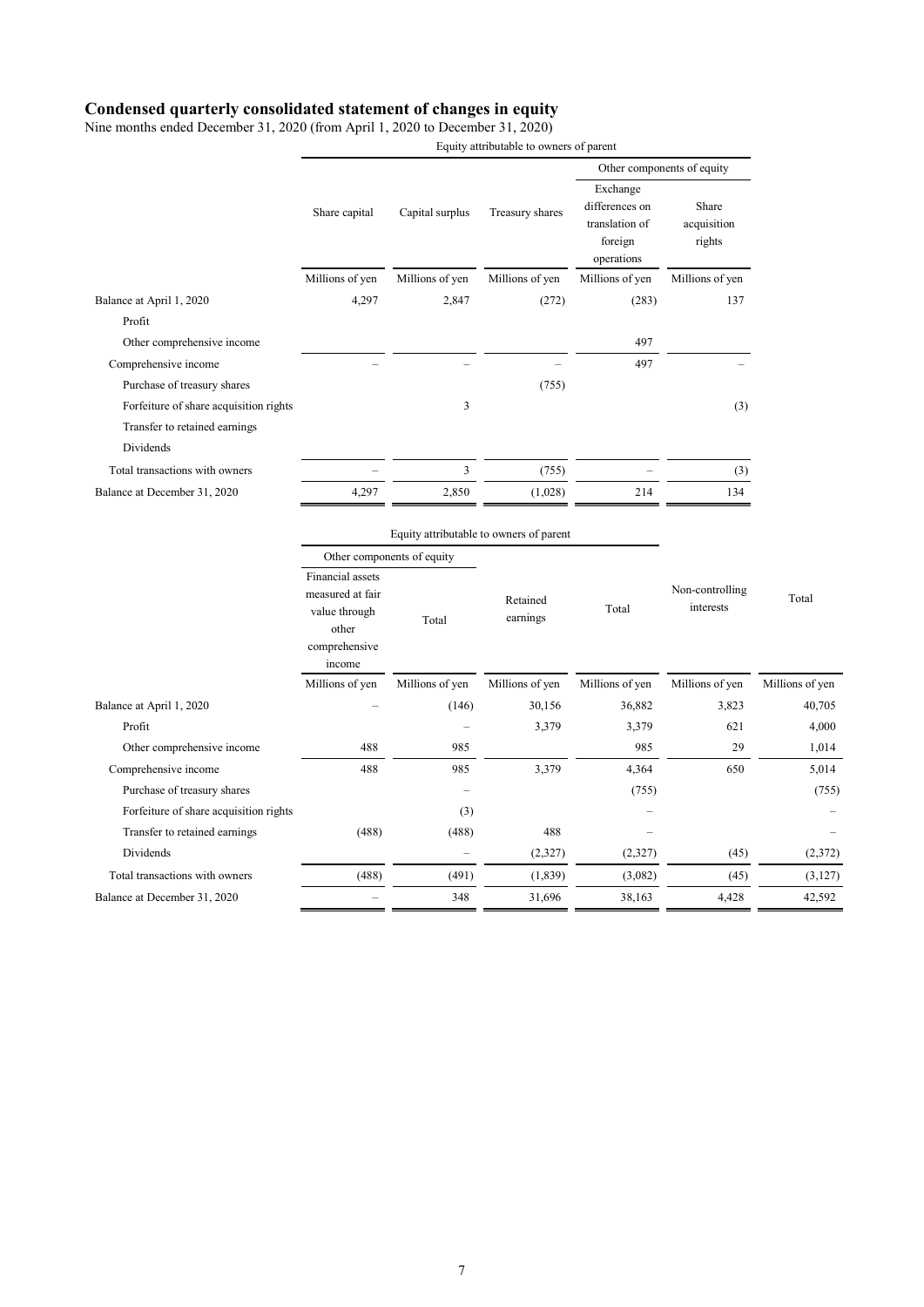### Nine months ended December 31, 2021 (from April 1, 2021 to December 31, 2021)

Equity attributable to owners of parent

|                                                  |                 |                 |                 | Other components of equity                                            |                                |  |
|--------------------------------------------------|-----------------|-----------------|-----------------|-----------------------------------------------------------------------|--------------------------------|--|
|                                                  | Share capital   | Capital surplus | Treasury shares | Exchange<br>differences on<br>translation of<br>foreign<br>operations | Share<br>acquisition<br>rights |  |
|                                                  | Millions of yen | Millions of yen | Millions of yen | Millions of yen                                                       | Millions of yen                |  |
| Balance at April 1, 2021                         | 4,297           | 2,842           | (1,028)         | 740                                                                   | 134                            |  |
| Profit                                           |                 |                 |                 |                                                                       |                                |  |
| Other comprehensive income                       |                 |                 |                 | 104                                                                   |                                |  |
| Comprehensive income                             |                 |                 |                 | 104                                                                   |                                |  |
| Change in scope of consolidation                 |                 |                 |                 |                                                                       |                                |  |
| Changes in ownership interest in<br>subsidiaries |                 | $\mathbf{0}$    |                 |                                                                       |                                |  |
| Forfeiture of share acquisition rights           |                 | 1               |                 |                                                                       | (1)                            |  |
| Transfer to retained earnings                    |                 |                 |                 |                                                                       |                                |  |
| Disposal of treasury shares                      |                 | 132             | 162             |                                                                       |                                |  |
| Dividends                                        |                 |                 |                 |                                                                       |                                |  |
| Total transactions with owners                   |                 | 133             | 162             |                                                                       | (1)                            |  |
| Balance at December 31, 2021                     | 4,297           | 2,975           | (866)           | 845                                                                   | 133                            |  |
|                                                  |                 |                 |                 |                                                                       |                                |  |

### Equity attributable to owners of parent

|                                                  | Other components of equity<br>Financial assets<br>measured at fair<br>value through<br>Total<br>other<br>comprehensive<br>income |                          |                      | Total                    | Non-controlling<br>interests |                 |
|--------------------------------------------------|----------------------------------------------------------------------------------------------------------------------------------|--------------------------|----------------------|--------------------------|------------------------------|-----------------|
|                                                  |                                                                                                                                  |                          | Retained<br>earnings |                          |                              | Total           |
|                                                  | Millions of yen                                                                                                                  | Millions of yen          | Millions of yen      | Millions of yen          | Millions of yen              | Millions of yen |
| Balance at April 1, 2021                         |                                                                                                                                  | 874                      | 33,210               | 40,195                   | 5,127                        | 45,322          |
| Profit                                           |                                                                                                                                  |                          | 9,618                | 9,618                    | 370                          | 9,988           |
| Other comprehensive income                       | 72                                                                                                                               | 176                      |                      | 176                      | 1                            | 177             |
| Comprehensive income                             | 72                                                                                                                               | 176                      | 9,618                | 9,794                    | 371                          | 10,165          |
| Change in scope of consolidation                 |                                                                                                                                  |                          |                      | $\overline{\phantom{0}}$ | 23                           | 23              |
| Changes in ownership interest in<br>subsidiaries |                                                                                                                                  |                          |                      | $\mathbf{0}$             | (262)                        | (262)           |
| Forfeiture of share acquisition rights           |                                                                                                                                  | (1)                      |                      |                          |                              |                 |
| Transfer to retained earnings                    | (72)                                                                                                                             | (72)                     | 72                   |                          |                              |                 |
| Disposal of treasury shares                      |                                                                                                                                  | $\overline{\phantom{m}}$ |                      | 293                      |                              | 293             |
| Dividends                                        |                                                                                                                                  |                          | (2, 422)             | (2,422)                  | (78)                         | (2,500)         |
| Total transactions with owners                   | (72)                                                                                                                             | (73)                     | (2,351)              | (2,129)                  | (317)                        | (2, 446)        |
| Balance at December 31, 2021                     |                                                                                                                                  | 977                      | 40,477               | 47,860                   | 5,181                        | 53,041          |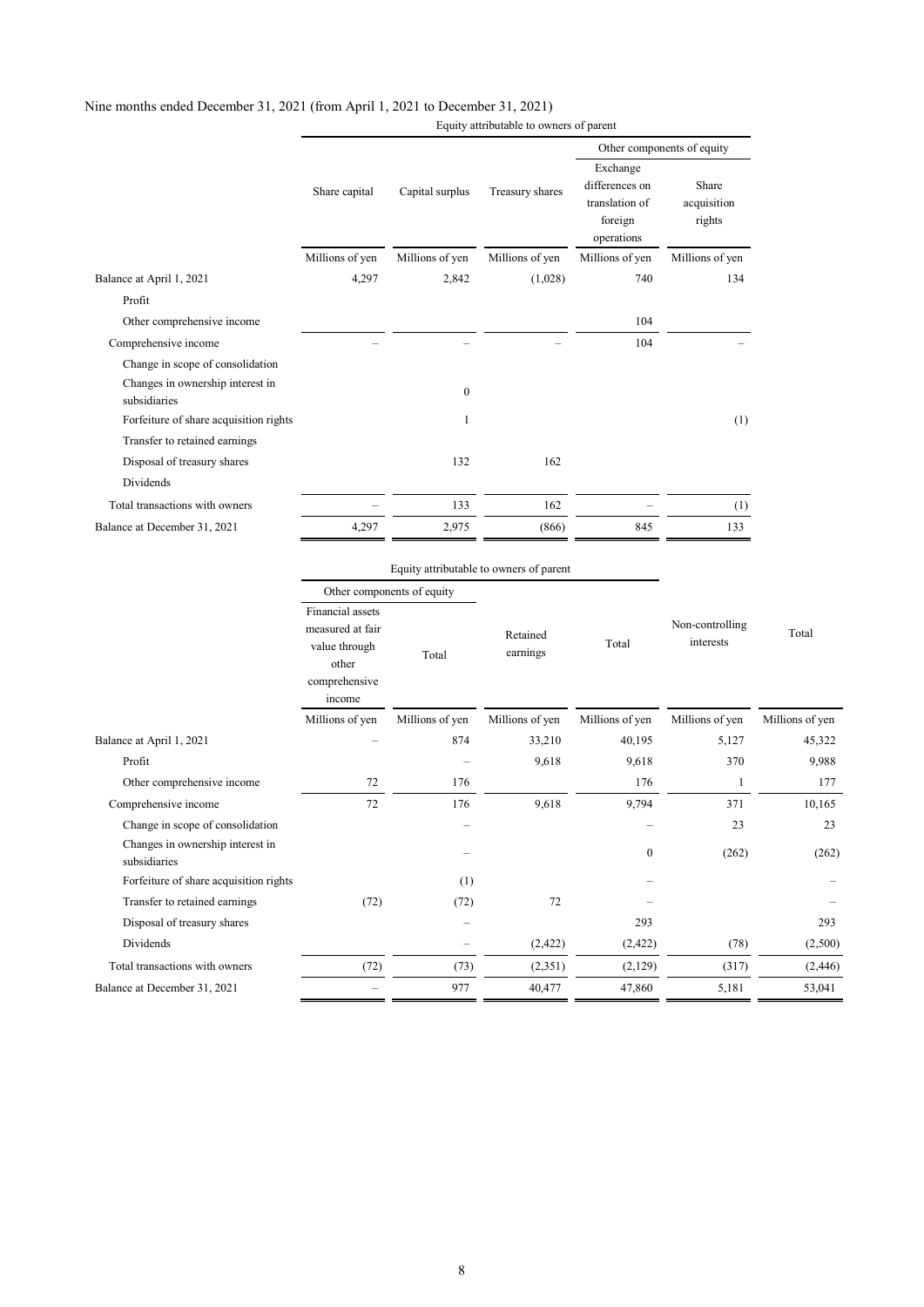## **Condensed quarterly consolidated statements of cash flows**

| December 31, 2020<br>December 31, 2021<br>Millions of yen<br>Millions of yen<br>Cash flows from operating activities<br>Profit before tax<br>5,409<br>14,397<br>7,060<br>Depreciation and amortization<br>6,500<br>Impairment losses<br>8<br>Gain on bargain purchase<br>(1, 185)<br>Interest and dividend income<br>(57)<br>(152)<br>555<br>525<br>Interest expenses<br>Foreign exchange loss (gain)<br>(151)<br>(13)<br>Share of loss (profit) of investments accounted for using<br>(363)<br>(185)<br>equity method<br>Loss (gain) on sales of investments accounted for using<br>(1,380)<br>equity method<br>Gain on remeasurement relating to exclusion of equity<br>(6, 436)<br>method<br>Loss (gain) on sale of fixed assets<br>(223)<br>10<br>Loss on retirement of fixed assets<br>2<br>16<br>Decrease (increase) in trade receivables<br>499<br>(376)<br>Decrease (increase) in inventories<br>2,504<br>6,775<br>Increase (decrease) in trade payables<br>(6,373)<br>(10,602)<br>993<br>Increase (decrease) in contract liabilities<br>(2,761)<br>565<br>Increase (decrease) in accrued consumption taxes<br>705<br>Other<br>(830)<br>477<br>Subtotal<br>7,846<br>8,066<br>Interest and dividends received<br>142<br>203<br>Interest paid<br>(574)<br>(525)<br>Income taxes refund (paid)<br>(1, 879)<br>(2,521)<br>Net cash provided by (used in) operating activities<br>5,535<br>5,223<br>Cash flows from investing activities<br>Payments into time deposits<br>(6)<br>(40)<br>Proceeds from withdrawal of time deposits<br>11<br>Purchase of property, plant and equipment<br>(4,261)<br>(6,669)<br>2,116<br>1,493<br>Proceeds from sale of property, plant and equipment<br>Purchase of intangible assets<br>(52)<br>(102)<br>Purchase of investment securities<br>(24)<br>Proceeds from sale of investment securities<br>13<br>9<br>Proceeds (Payments) from (for) acquisition of<br>301<br>(737)<br>subsidiaries<br>Proceeds from sale of investments in associates<br>2,186<br>Payments for loans receivable<br>(33)<br>(8)<br>Collection of loans receivable<br>145<br>140<br>Payments of leasehold and guarantee deposits<br>(93)<br>(92)<br>Proceeds from refund of leasehold and guarantee<br>86<br>98<br>deposits<br>Payments for acquisition of businesses<br>(35)<br>Other<br>6<br>(10)<br>(1,776)<br>Net cash provided by (used in) investing activities<br>(3,780) | Nine months ended | Nine months ended |  |
|------------------------------------------------------------------------------------------------------------------------------------------------------------------------------------------------------------------------------------------------------------------------------------------------------------------------------------------------------------------------------------------------------------------------------------------------------------------------------------------------------------------------------------------------------------------------------------------------------------------------------------------------------------------------------------------------------------------------------------------------------------------------------------------------------------------------------------------------------------------------------------------------------------------------------------------------------------------------------------------------------------------------------------------------------------------------------------------------------------------------------------------------------------------------------------------------------------------------------------------------------------------------------------------------------------------------------------------------------------------------------------------------------------------------------------------------------------------------------------------------------------------------------------------------------------------------------------------------------------------------------------------------------------------------------------------------------------------------------------------------------------------------------------------------------------------------------------------------------------------------------------------------------------------------------------------------------------------------------------------------------------------------------------------------------------------------------------------------------------------------------------------------------------------------------------------------------------------------------------------------------------------------------------------------------------------------------------------------------------------------------------------------|-------------------|-------------------|--|
|                                                                                                                                                                                                                                                                                                                                                                                                                                                                                                                                                                                                                                                                                                                                                                                                                                                                                                                                                                                                                                                                                                                                                                                                                                                                                                                                                                                                                                                                                                                                                                                                                                                                                                                                                                                                                                                                                                                                                                                                                                                                                                                                                                                                                                                                                                                                                                                                |                   |                   |  |
|                                                                                                                                                                                                                                                                                                                                                                                                                                                                                                                                                                                                                                                                                                                                                                                                                                                                                                                                                                                                                                                                                                                                                                                                                                                                                                                                                                                                                                                                                                                                                                                                                                                                                                                                                                                                                                                                                                                                                                                                                                                                                                                                                                                                                                                                                                                                                                                                |                   |                   |  |
|                                                                                                                                                                                                                                                                                                                                                                                                                                                                                                                                                                                                                                                                                                                                                                                                                                                                                                                                                                                                                                                                                                                                                                                                                                                                                                                                                                                                                                                                                                                                                                                                                                                                                                                                                                                                                                                                                                                                                                                                                                                                                                                                                                                                                                                                                                                                                                                                |                   |                   |  |
|                                                                                                                                                                                                                                                                                                                                                                                                                                                                                                                                                                                                                                                                                                                                                                                                                                                                                                                                                                                                                                                                                                                                                                                                                                                                                                                                                                                                                                                                                                                                                                                                                                                                                                                                                                                                                                                                                                                                                                                                                                                                                                                                                                                                                                                                                                                                                                                                |                   |                   |  |
|                                                                                                                                                                                                                                                                                                                                                                                                                                                                                                                                                                                                                                                                                                                                                                                                                                                                                                                                                                                                                                                                                                                                                                                                                                                                                                                                                                                                                                                                                                                                                                                                                                                                                                                                                                                                                                                                                                                                                                                                                                                                                                                                                                                                                                                                                                                                                                                                |                   |                   |  |
|                                                                                                                                                                                                                                                                                                                                                                                                                                                                                                                                                                                                                                                                                                                                                                                                                                                                                                                                                                                                                                                                                                                                                                                                                                                                                                                                                                                                                                                                                                                                                                                                                                                                                                                                                                                                                                                                                                                                                                                                                                                                                                                                                                                                                                                                                                                                                                                                |                   |                   |  |
|                                                                                                                                                                                                                                                                                                                                                                                                                                                                                                                                                                                                                                                                                                                                                                                                                                                                                                                                                                                                                                                                                                                                                                                                                                                                                                                                                                                                                                                                                                                                                                                                                                                                                                                                                                                                                                                                                                                                                                                                                                                                                                                                                                                                                                                                                                                                                                                                |                   |                   |  |
|                                                                                                                                                                                                                                                                                                                                                                                                                                                                                                                                                                                                                                                                                                                                                                                                                                                                                                                                                                                                                                                                                                                                                                                                                                                                                                                                                                                                                                                                                                                                                                                                                                                                                                                                                                                                                                                                                                                                                                                                                                                                                                                                                                                                                                                                                                                                                                                                |                   |                   |  |
|                                                                                                                                                                                                                                                                                                                                                                                                                                                                                                                                                                                                                                                                                                                                                                                                                                                                                                                                                                                                                                                                                                                                                                                                                                                                                                                                                                                                                                                                                                                                                                                                                                                                                                                                                                                                                                                                                                                                                                                                                                                                                                                                                                                                                                                                                                                                                                                                |                   |                   |  |
|                                                                                                                                                                                                                                                                                                                                                                                                                                                                                                                                                                                                                                                                                                                                                                                                                                                                                                                                                                                                                                                                                                                                                                                                                                                                                                                                                                                                                                                                                                                                                                                                                                                                                                                                                                                                                                                                                                                                                                                                                                                                                                                                                                                                                                                                                                                                                                                                |                   |                   |  |
|                                                                                                                                                                                                                                                                                                                                                                                                                                                                                                                                                                                                                                                                                                                                                                                                                                                                                                                                                                                                                                                                                                                                                                                                                                                                                                                                                                                                                                                                                                                                                                                                                                                                                                                                                                                                                                                                                                                                                                                                                                                                                                                                                                                                                                                                                                                                                                                                |                   |                   |  |
|                                                                                                                                                                                                                                                                                                                                                                                                                                                                                                                                                                                                                                                                                                                                                                                                                                                                                                                                                                                                                                                                                                                                                                                                                                                                                                                                                                                                                                                                                                                                                                                                                                                                                                                                                                                                                                                                                                                                                                                                                                                                                                                                                                                                                                                                                                                                                                                                |                   |                   |  |
|                                                                                                                                                                                                                                                                                                                                                                                                                                                                                                                                                                                                                                                                                                                                                                                                                                                                                                                                                                                                                                                                                                                                                                                                                                                                                                                                                                                                                                                                                                                                                                                                                                                                                                                                                                                                                                                                                                                                                                                                                                                                                                                                                                                                                                                                                                                                                                                                |                   |                   |  |
|                                                                                                                                                                                                                                                                                                                                                                                                                                                                                                                                                                                                                                                                                                                                                                                                                                                                                                                                                                                                                                                                                                                                                                                                                                                                                                                                                                                                                                                                                                                                                                                                                                                                                                                                                                                                                                                                                                                                                                                                                                                                                                                                                                                                                                                                                                                                                                                                |                   |                   |  |
|                                                                                                                                                                                                                                                                                                                                                                                                                                                                                                                                                                                                                                                                                                                                                                                                                                                                                                                                                                                                                                                                                                                                                                                                                                                                                                                                                                                                                                                                                                                                                                                                                                                                                                                                                                                                                                                                                                                                                                                                                                                                                                                                                                                                                                                                                                                                                                                                |                   |                   |  |
|                                                                                                                                                                                                                                                                                                                                                                                                                                                                                                                                                                                                                                                                                                                                                                                                                                                                                                                                                                                                                                                                                                                                                                                                                                                                                                                                                                                                                                                                                                                                                                                                                                                                                                                                                                                                                                                                                                                                                                                                                                                                                                                                                                                                                                                                                                                                                                                                |                   |                   |  |
|                                                                                                                                                                                                                                                                                                                                                                                                                                                                                                                                                                                                                                                                                                                                                                                                                                                                                                                                                                                                                                                                                                                                                                                                                                                                                                                                                                                                                                                                                                                                                                                                                                                                                                                                                                                                                                                                                                                                                                                                                                                                                                                                                                                                                                                                                                                                                                                                |                   |                   |  |
|                                                                                                                                                                                                                                                                                                                                                                                                                                                                                                                                                                                                                                                                                                                                                                                                                                                                                                                                                                                                                                                                                                                                                                                                                                                                                                                                                                                                                                                                                                                                                                                                                                                                                                                                                                                                                                                                                                                                                                                                                                                                                                                                                                                                                                                                                                                                                                                                |                   |                   |  |
|                                                                                                                                                                                                                                                                                                                                                                                                                                                                                                                                                                                                                                                                                                                                                                                                                                                                                                                                                                                                                                                                                                                                                                                                                                                                                                                                                                                                                                                                                                                                                                                                                                                                                                                                                                                                                                                                                                                                                                                                                                                                                                                                                                                                                                                                                                                                                                                                |                   |                   |  |
|                                                                                                                                                                                                                                                                                                                                                                                                                                                                                                                                                                                                                                                                                                                                                                                                                                                                                                                                                                                                                                                                                                                                                                                                                                                                                                                                                                                                                                                                                                                                                                                                                                                                                                                                                                                                                                                                                                                                                                                                                                                                                                                                                                                                                                                                                                                                                                                                |                   |                   |  |
|                                                                                                                                                                                                                                                                                                                                                                                                                                                                                                                                                                                                                                                                                                                                                                                                                                                                                                                                                                                                                                                                                                                                                                                                                                                                                                                                                                                                                                                                                                                                                                                                                                                                                                                                                                                                                                                                                                                                                                                                                                                                                                                                                                                                                                                                                                                                                                                                |                   |                   |  |
|                                                                                                                                                                                                                                                                                                                                                                                                                                                                                                                                                                                                                                                                                                                                                                                                                                                                                                                                                                                                                                                                                                                                                                                                                                                                                                                                                                                                                                                                                                                                                                                                                                                                                                                                                                                                                                                                                                                                                                                                                                                                                                                                                                                                                                                                                                                                                                                                |                   |                   |  |
|                                                                                                                                                                                                                                                                                                                                                                                                                                                                                                                                                                                                                                                                                                                                                                                                                                                                                                                                                                                                                                                                                                                                                                                                                                                                                                                                                                                                                                                                                                                                                                                                                                                                                                                                                                                                                                                                                                                                                                                                                                                                                                                                                                                                                                                                                                                                                                                                |                   |                   |  |
|                                                                                                                                                                                                                                                                                                                                                                                                                                                                                                                                                                                                                                                                                                                                                                                                                                                                                                                                                                                                                                                                                                                                                                                                                                                                                                                                                                                                                                                                                                                                                                                                                                                                                                                                                                                                                                                                                                                                                                                                                                                                                                                                                                                                                                                                                                                                                                                                |                   |                   |  |
|                                                                                                                                                                                                                                                                                                                                                                                                                                                                                                                                                                                                                                                                                                                                                                                                                                                                                                                                                                                                                                                                                                                                                                                                                                                                                                                                                                                                                                                                                                                                                                                                                                                                                                                                                                                                                                                                                                                                                                                                                                                                                                                                                                                                                                                                                                                                                                                                |                   |                   |  |
|                                                                                                                                                                                                                                                                                                                                                                                                                                                                                                                                                                                                                                                                                                                                                                                                                                                                                                                                                                                                                                                                                                                                                                                                                                                                                                                                                                                                                                                                                                                                                                                                                                                                                                                                                                                                                                                                                                                                                                                                                                                                                                                                                                                                                                                                                                                                                                                                |                   |                   |  |
|                                                                                                                                                                                                                                                                                                                                                                                                                                                                                                                                                                                                                                                                                                                                                                                                                                                                                                                                                                                                                                                                                                                                                                                                                                                                                                                                                                                                                                                                                                                                                                                                                                                                                                                                                                                                                                                                                                                                                                                                                                                                                                                                                                                                                                                                                                                                                                                                |                   |                   |  |
|                                                                                                                                                                                                                                                                                                                                                                                                                                                                                                                                                                                                                                                                                                                                                                                                                                                                                                                                                                                                                                                                                                                                                                                                                                                                                                                                                                                                                                                                                                                                                                                                                                                                                                                                                                                                                                                                                                                                                                                                                                                                                                                                                                                                                                                                                                                                                                                                |                   |                   |  |
|                                                                                                                                                                                                                                                                                                                                                                                                                                                                                                                                                                                                                                                                                                                                                                                                                                                                                                                                                                                                                                                                                                                                                                                                                                                                                                                                                                                                                                                                                                                                                                                                                                                                                                                                                                                                                                                                                                                                                                                                                                                                                                                                                                                                                                                                                                                                                                                                |                   |                   |  |
|                                                                                                                                                                                                                                                                                                                                                                                                                                                                                                                                                                                                                                                                                                                                                                                                                                                                                                                                                                                                                                                                                                                                                                                                                                                                                                                                                                                                                                                                                                                                                                                                                                                                                                                                                                                                                                                                                                                                                                                                                                                                                                                                                                                                                                                                                                                                                                                                |                   |                   |  |
|                                                                                                                                                                                                                                                                                                                                                                                                                                                                                                                                                                                                                                                                                                                                                                                                                                                                                                                                                                                                                                                                                                                                                                                                                                                                                                                                                                                                                                                                                                                                                                                                                                                                                                                                                                                                                                                                                                                                                                                                                                                                                                                                                                                                                                                                                                                                                                                                |                   |                   |  |
|                                                                                                                                                                                                                                                                                                                                                                                                                                                                                                                                                                                                                                                                                                                                                                                                                                                                                                                                                                                                                                                                                                                                                                                                                                                                                                                                                                                                                                                                                                                                                                                                                                                                                                                                                                                                                                                                                                                                                                                                                                                                                                                                                                                                                                                                                                                                                                                                |                   |                   |  |
|                                                                                                                                                                                                                                                                                                                                                                                                                                                                                                                                                                                                                                                                                                                                                                                                                                                                                                                                                                                                                                                                                                                                                                                                                                                                                                                                                                                                                                                                                                                                                                                                                                                                                                                                                                                                                                                                                                                                                                                                                                                                                                                                                                                                                                                                                                                                                                                                |                   |                   |  |
|                                                                                                                                                                                                                                                                                                                                                                                                                                                                                                                                                                                                                                                                                                                                                                                                                                                                                                                                                                                                                                                                                                                                                                                                                                                                                                                                                                                                                                                                                                                                                                                                                                                                                                                                                                                                                                                                                                                                                                                                                                                                                                                                                                                                                                                                                                                                                                                                |                   |                   |  |
|                                                                                                                                                                                                                                                                                                                                                                                                                                                                                                                                                                                                                                                                                                                                                                                                                                                                                                                                                                                                                                                                                                                                                                                                                                                                                                                                                                                                                                                                                                                                                                                                                                                                                                                                                                                                                                                                                                                                                                                                                                                                                                                                                                                                                                                                                                                                                                                                |                   |                   |  |
|                                                                                                                                                                                                                                                                                                                                                                                                                                                                                                                                                                                                                                                                                                                                                                                                                                                                                                                                                                                                                                                                                                                                                                                                                                                                                                                                                                                                                                                                                                                                                                                                                                                                                                                                                                                                                                                                                                                                                                                                                                                                                                                                                                                                                                                                                                                                                                                                |                   |                   |  |
|                                                                                                                                                                                                                                                                                                                                                                                                                                                                                                                                                                                                                                                                                                                                                                                                                                                                                                                                                                                                                                                                                                                                                                                                                                                                                                                                                                                                                                                                                                                                                                                                                                                                                                                                                                                                                                                                                                                                                                                                                                                                                                                                                                                                                                                                                                                                                                                                |                   |                   |  |
|                                                                                                                                                                                                                                                                                                                                                                                                                                                                                                                                                                                                                                                                                                                                                                                                                                                                                                                                                                                                                                                                                                                                                                                                                                                                                                                                                                                                                                                                                                                                                                                                                                                                                                                                                                                                                                                                                                                                                                                                                                                                                                                                                                                                                                                                                                                                                                                                |                   |                   |  |
|                                                                                                                                                                                                                                                                                                                                                                                                                                                                                                                                                                                                                                                                                                                                                                                                                                                                                                                                                                                                                                                                                                                                                                                                                                                                                                                                                                                                                                                                                                                                                                                                                                                                                                                                                                                                                                                                                                                                                                                                                                                                                                                                                                                                                                                                                                                                                                                                |                   |                   |  |
|                                                                                                                                                                                                                                                                                                                                                                                                                                                                                                                                                                                                                                                                                                                                                                                                                                                                                                                                                                                                                                                                                                                                                                                                                                                                                                                                                                                                                                                                                                                                                                                                                                                                                                                                                                                                                                                                                                                                                                                                                                                                                                                                                                                                                                                                                                                                                                                                |                   |                   |  |
|                                                                                                                                                                                                                                                                                                                                                                                                                                                                                                                                                                                                                                                                                                                                                                                                                                                                                                                                                                                                                                                                                                                                                                                                                                                                                                                                                                                                                                                                                                                                                                                                                                                                                                                                                                                                                                                                                                                                                                                                                                                                                                                                                                                                                                                                                                                                                                                                |                   |                   |  |
|                                                                                                                                                                                                                                                                                                                                                                                                                                                                                                                                                                                                                                                                                                                                                                                                                                                                                                                                                                                                                                                                                                                                                                                                                                                                                                                                                                                                                                                                                                                                                                                                                                                                                                                                                                                                                                                                                                                                                                                                                                                                                                                                                                                                                                                                                                                                                                                                |                   |                   |  |
|                                                                                                                                                                                                                                                                                                                                                                                                                                                                                                                                                                                                                                                                                                                                                                                                                                                                                                                                                                                                                                                                                                                                                                                                                                                                                                                                                                                                                                                                                                                                                                                                                                                                                                                                                                                                                                                                                                                                                                                                                                                                                                                                                                                                                                                                                                                                                                                                |                   |                   |  |
|                                                                                                                                                                                                                                                                                                                                                                                                                                                                                                                                                                                                                                                                                                                                                                                                                                                                                                                                                                                                                                                                                                                                                                                                                                                                                                                                                                                                                                                                                                                                                                                                                                                                                                                                                                                                                                                                                                                                                                                                                                                                                                                                                                                                                                                                                                                                                                                                |                   |                   |  |
|                                                                                                                                                                                                                                                                                                                                                                                                                                                                                                                                                                                                                                                                                                                                                                                                                                                                                                                                                                                                                                                                                                                                                                                                                                                                                                                                                                                                                                                                                                                                                                                                                                                                                                                                                                                                                                                                                                                                                                                                                                                                                                                                                                                                                                                                                                                                                                                                |                   |                   |  |
|                                                                                                                                                                                                                                                                                                                                                                                                                                                                                                                                                                                                                                                                                                                                                                                                                                                                                                                                                                                                                                                                                                                                                                                                                                                                                                                                                                                                                                                                                                                                                                                                                                                                                                                                                                                                                                                                                                                                                                                                                                                                                                                                                                                                                                                                                                                                                                                                |                   |                   |  |
|                                                                                                                                                                                                                                                                                                                                                                                                                                                                                                                                                                                                                                                                                                                                                                                                                                                                                                                                                                                                                                                                                                                                                                                                                                                                                                                                                                                                                                                                                                                                                                                                                                                                                                                                                                                                                                                                                                                                                                                                                                                                                                                                                                                                                                                                                                                                                                                                |                   |                   |  |
|                                                                                                                                                                                                                                                                                                                                                                                                                                                                                                                                                                                                                                                                                                                                                                                                                                                                                                                                                                                                                                                                                                                                                                                                                                                                                                                                                                                                                                                                                                                                                                                                                                                                                                                                                                                                                                                                                                                                                                                                                                                                                                                                                                                                                                                                                                                                                                                                |                   |                   |  |